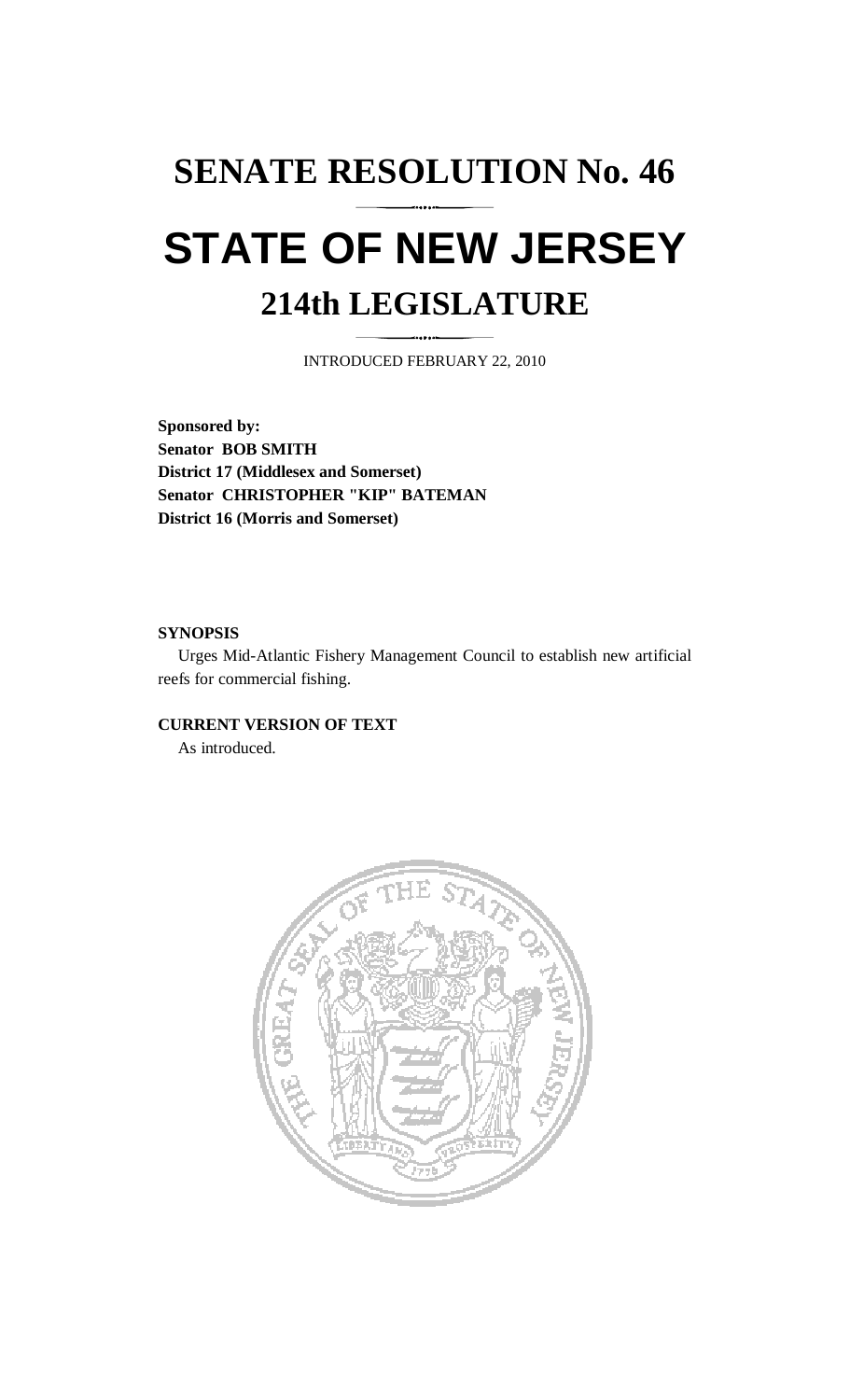1 **A SENATE RESOLUTION** urging the Mid-Atlantic Fishery 2 Management Council to establish new artificial reefs for 3 commercial fishing. 4 5 **WHEREAS,** Properly designed, constructed, and located artificial reefs 6 enhance the habitat and diversity of fishery resources, enhance both 7 recreational and commercial fishing opportunities, increase the 8 production of fishery products, increase the energy efficiency of 9 commercial and recreational fisheries, and contribute to tourism in 10 New Jersey's coastal economies and throughout the State; and 11 **WHEREAS,** New Jersey promotes and facilitates responsible and 12 effective efforts to establish and maintain artificial reefs in State 13 and federal waters to sustain both commercial and recreational 14 fishing; and 15 **WHEREAS,** The Division of Fish and Wildlife, in the New Jersey 16 Department of Environmental Protection, holds permits for 15 17 artificial reef sites, encompassing a total of 25 square miles of sea 18 floor; and 19 **WHEREAS,** Artificial reef sites are home to dozens of marine species, 20 with reefs strategically located along the New Jersey coast so that 21 one site is within easy boat range of 12 State ocean inlets; and 22 **WHEREAS,** Artificial reefs are constructed by intentionally placing 23 dense materials, such as old ships and barges, concrete and steel 24 demolition debris and dredge rock on the sea floor within 25 designated reef sites; and 26 **WHEREAS,** The Magnuson-Stevens Fishery Conservation and 27 Management Act of 1976, as amended, provides the United States 28 with exclusive management authority over fisheries, except for 29 highly migratory species of tuna, within a fishery conservation zone 30 of three to 200 miles offshore; and 31 **WHEREAS,** The Mid-Atlantic Fishery Management Council is one of 32 eight regional fishery management councils established to serve as 33 planning units to carry out provisions of the Magnuson-Stevens 34 Fishery Conservation and Management Act of 1976, as amended, 35 and consists of representatives from Delaware, Maryland, New 36 Jersey, New York, North Carolina, Pennsylvania, and Virginia; and 37 **WHEREAS,** All residents of the State, whether commercial or 38 recreational anglers, seafood consumers, or aqua tourists, should be 39 able to enjoy New Jersey's rich coastal and offshore waters, and 40 amicably coexist and benefit from the numerous artificial reef sites; 41 and 42 **WHEREAS,** New artificial reefs, exclusively constructed for 43 commercial fishing, would better provide both commercial and 44 recreational anglers, as well as divers and aqua tourists, more 45 opportunities to benefit from the State's several different artificial 46 reef sites; and 47 **WHEREAS,** It is altogether fitting and proper and in the public interest 48 for this House to urge the Mid-Atlantic Fishery Management